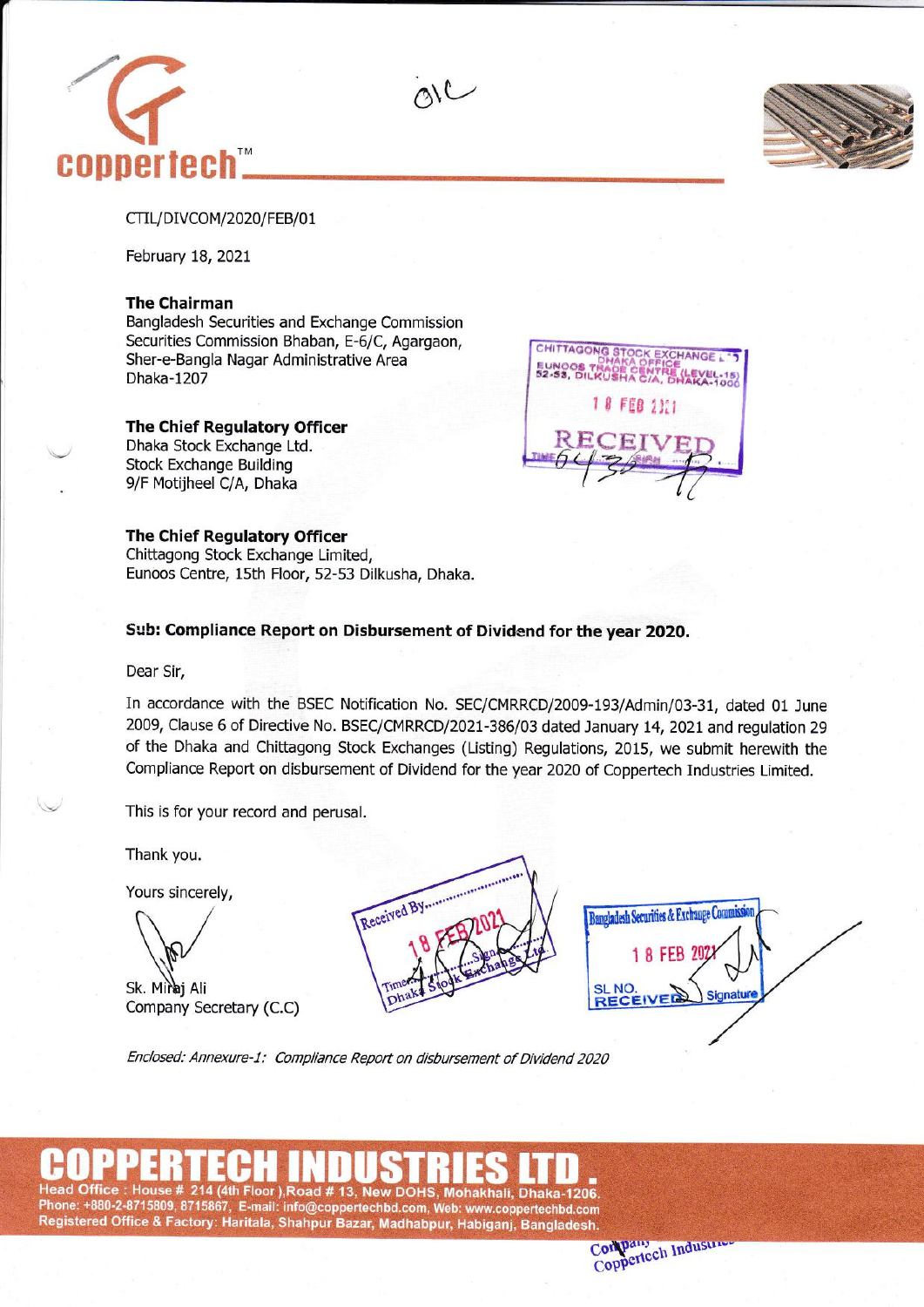|                | <b>Divined Distribution Compliance Report</b>                                                                                                       | Annexure-A                                                                                                    |  |  |
|----------------|-----------------------------------------------------------------------------------------------------------------------------------------------------|---------------------------------------------------------------------------------------------------------------|--|--|
|                | Under Clause (6) of the Directive No. BSEC/CMRRCD/2021-386/03, dated: 14/01/2021                                                                    |                                                                                                               |  |  |
| $\mathbf{1}$   | Name of the Issuer/ Securities/ Mutual Fund                                                                                                         |                                                                                                               |  |  |
| $\overline{2}$ | Particulars of Issuer DP                                                                                                                            | <b>Coppertech Industries Limited</b>                                                                          |  |  |
|                | Type of Dividend (Annual / Interim)                                                                                                                 | 542                                                                                                           |  |  |
| 3              |                                                                                                                                                     | a) Annual $\mathbf{V}$ b) Interim $\Box$                                                                      |  |  |
|                | (Put tick mark (v) on the recommended option)                                                                                                       |                                                                                                               |  |  |
| 4              | Whether audited or not for interim Dividend                                                                                                         | a) Audited $\mathbf{V}$ b) Unaudited $\Box$<br>October 28, 2020 (PSI Copy enclosed)                           |  |  |
|                | (Put tick mark (v) on the recommended option)                                                                                                       |                                                                                                               |  |  |
| 5              | Date of recommendation of Dividend by the Board of Directors/<br>Trustee (Enclose Copy of PSI)                                                      |                                                                                                               |  |  |
| 6              | Whether Dividend recommended other than directors or<br>sponsors or any other classes                                                               | a) Yes o<br>b) No $V_{\square}$                                                                               |  |  |
|                | (Put tick mark (v) on the recommended option)                                                                                                       |                                                                                                               |  |  |
| 7              | Record date for entitlement                                                                                                                         | November 22, 2020                                                                                             |  |  |
| 8              | Rate of Dividend recommended by the Board of Directors/<br>Trustee                                                                                  | 2.5%                                                                                                          |  |  |
| 9              | Dividend recommended - Type                                                                                                                         |                                                                                                               |  |  |
|                | (Put tick mark (v) on the recommended option)                                                                                                       | a) Cash <b>V</b> b) Stock $\Box$                                                                              |  |  |
| 10             | Securities/ Mutual Fund traded under which categories                                                                                               |                                                                                                               |  |  |
|                | (Put tick mark (v) on the recommended option)                                                                                                       | a) A ${\bm \nu}$<br>b) $B \Box c$ ) $G \Box d$ ) $N \Box e$ ) $Z \Box$                                        |  |  |
| 11             | Date of transfer to a separate bank account (Pls mention bank<br>details) or provisional credit of shares/ units by CDBL                            | Account name: CTIL Div 20<br>Account number: 0081330020852<br>Date of starting transfer: February 09,<br>2021 |  |  |
| 12             | Date of approval of Dividend at AGM                                                                                                                 | January 14, 2021                                                                                              |  |  |
| 13             | Rate of Dividend approved at AGM details at Annexure, (if any<br>change)                                                                            | 2.5%                                                                                                          |  |  |
| 14             | Date of commencement of disbursement of Cash and Stock<br>Dividend                                                                                  | February 09, 2021                                                                                             |  |  |
|                | Mode of disbursement of Cash Dividend                                                                                                               | a) BEFTN $\boldsymbol{V}$ b) Bank Transfer $\boldsymbol{V}$ c) MFS                                            |  |  |
| 15             | (Put tick mark (v) on the recommended option)                                                                                                       | d) Dividend Warrant $\mathbf{V}$ e) Any other<br>mode $\Box$                                                  |  |  |
| 16             | Date of completion of disbursement of Cash Dividend and Stock<br>Dividend [Enclose Bank statement and Corporate Action Processing<br>Report (DP 70) | February 11, 2021                                                                                             |  |  |

**Carl 1** SK Miraj Ali<br>Company Secretary<br>Coppertech Industries Ltd.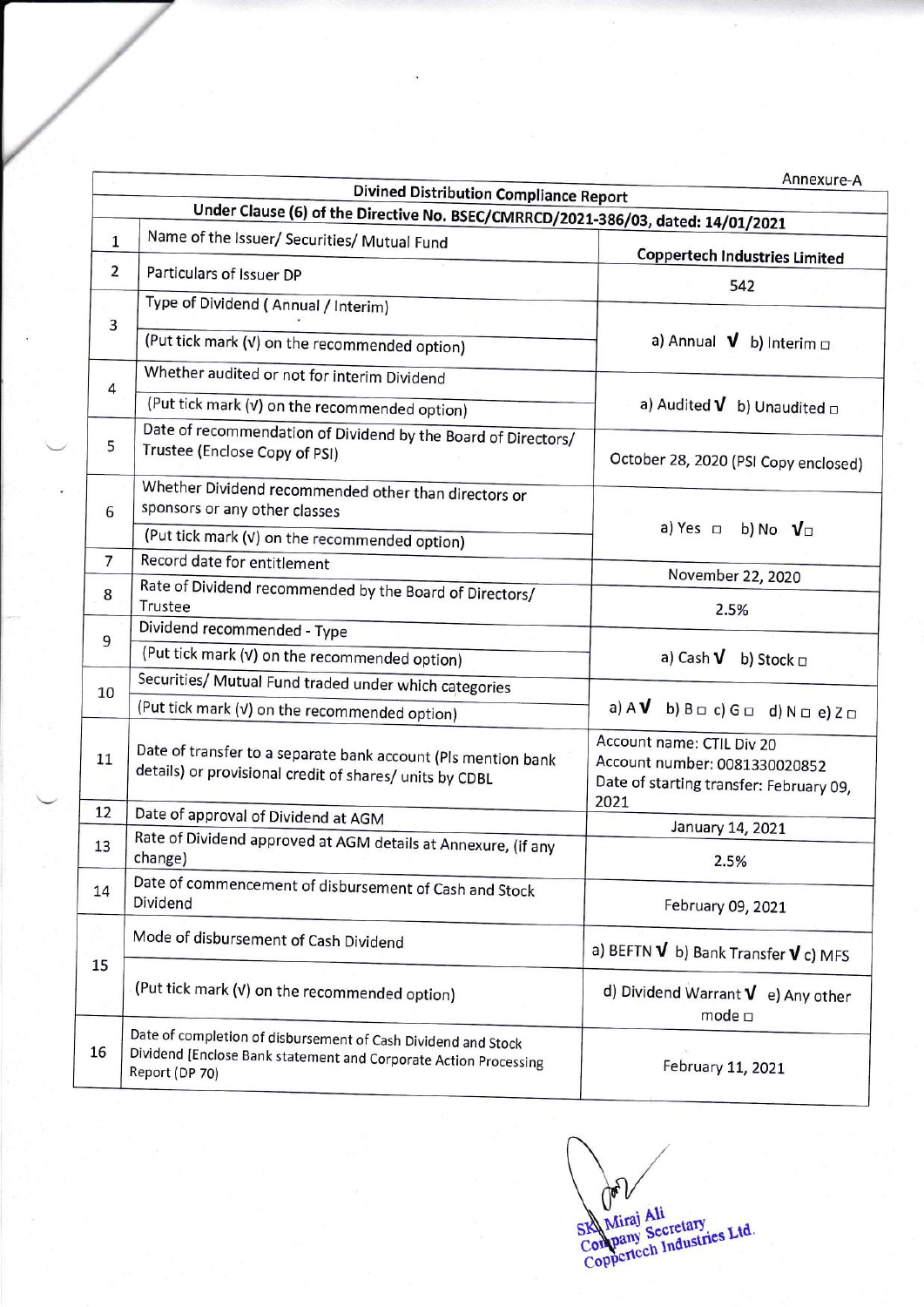| Paid-up-capital of the issuer before corporate action/<br>entitlement<br>Number of securities / shares outstanding before corporate action / entitlement: 63,000,000<br>Total cash in taka or stock (nos. shares) dividend as per corporate<br>declaration<br>Distribution/ Disbursement details of Cash & Stock Dividend | TK.<br>630,000,000<br>Amount)                                                                                          |                                        |                      |  |  |
|---------------------------------------------------------------------------------------------------------------------------------------------------------------------------------------------------------------------------------------------------------------------------------------------------------------------------|------------------------------------------------------------------------------------------------------------------------|----------------------------------------|----------------------|--|--|
|                                                                                                                                                                                                                                                                                                                           |                                                                                                                        |                                        |                      |  |  |
|                                                                                                                                                                                                                                                                                                                           |                                                                                                                        |                                        |                      |  |  |
|                                                                                                                                                                                                                                                                                                                           |                                                                                                                        | Tk. 95,10,059.50 (Net Dividend Payable |                      |  |  |
|                                                                                                                                                                                                                                                                                                                           | Cash (TK)                                                                                                              | Stock                                  | Annexures            |  |  |
| A. Mode of Dividend payment / credit for the concerned year:                                                                                                                                                                                                                                                              |                                                                                                                        |                                        |                      |  |  |
| a) through BEFTN or directly credited to respective BO                                                                                                                                                                                                                                                                    | 87, 59, 762. 72                                                                                                        |                                        |                      |  |  |
| b) through Bank Transfer other than entitled BO- Margin loan                                                                                                                                                                                                                                                              |                                                                                                                        |                                        |                      |  |  |
| c) through Bank Transfer                                                                                                                                                                                                                                                                                                  | 258,155.22                                                                                                             |                                        |                      |  |  |
| d) through Mobile Financial Services (MFS)                                                                                                                                                                                                                                                                                |                                                                                                                        |                                        |                      |  |  |
| e) through any other mode as approved by Bangladesh Bank<br>(through issuance of dividend warrants)                                                                                                                                                                                                                       | 98,625.23                                                                                                              |                                        |                      |  |  |
| f) through transfer to Suspense Account for dematerialized<br>Shares (BO wise detailed with reason should be maintained and<br>submitted)                                                                                                                                                                                 |                                                                                                                        |                                        |                      |  |  |
| g) through issuance of Dividend Warrant of issue of shares to                                                                                                                                                                                                                                                             |                                                                                                                        |                                        |                      |  |  |
| Total Dividend Paid/ credited for the concerned year                                                                                                                                                                                                                                                                      | 91,16,543.17                                                                                                           |                                        |                      |  |  |
| $(20-21)$                                                                                                                                                                                                                                                                                                                 | 393,516.33                                                                                                             |                                        |                      |  |  |
| Total unpaid /undistributed Dividend / accrued as on 1st day of<br>Accounting year (as per Audited Accounts)                                                                                                                                                                                                              | 15,28,253.38                                                                                                           |                                        | Bank<br>Statement is |  |  |
| Transfer to Suspense Account for Demate Shares or any other<br>reasons during the concerned year                                                                                                                                                                                                                          |                                                                                                                        |                                        | attached.            |  |  |
| A. Mode of Dividend receipts/ payment / credit for the previous year:                                                                                                                                                                                                                                                     |                                                                                                                        |                                        |                      |  |  |
| a) through BEFTN or directly credited to respective BO                                                                                                                                                                                                                                                                    | 203,94,918.77                                                                                                          |                                        |                      |  |  |
| b) through Bank Transfer                                                                                                                                                                                                                                                                                                  |                                                                                                                        |                                        |                      |  |  |
|                                                                                                                                                                                                                                                                                                                           | Suspense Account for non-dematerialized securities<br>Total unpaid /undistributed Dividend / accrued during the period | 431,430.68                             | (Nos)                |  |  |

OV SK. Miraj Ali<br>Company Secretary<br>Coppertech Industries Ltd.